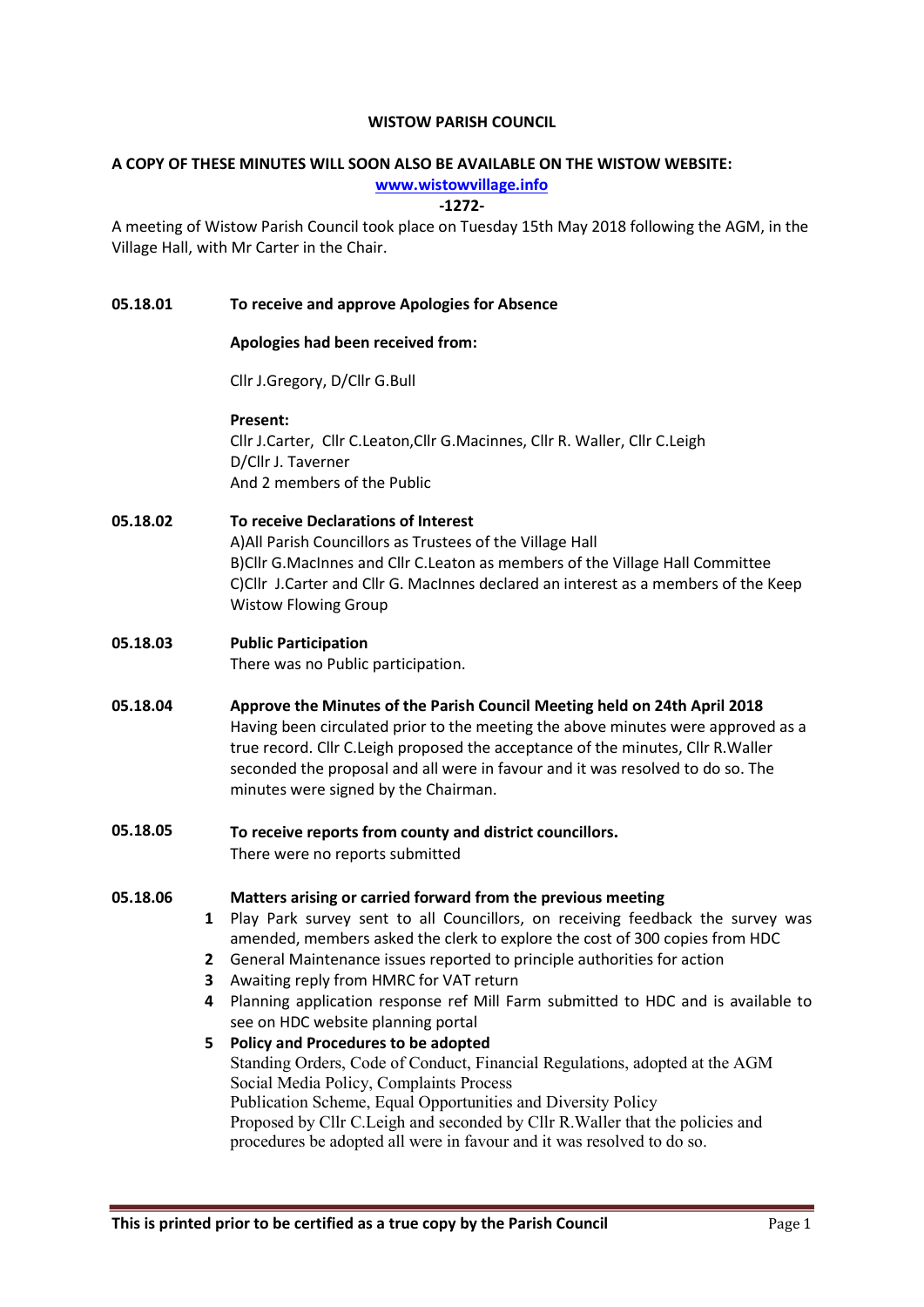-1273-

# 05.18.07 Notification of planning

There are no planning Items on this month's Agenda

### 05.18.08 Finance

To approve accounts for payment: 15th May 2018

| Date       | Ref. No. | Pavee      | <b>Description</b>   | Amount |
|------------|----------|------------|----------------------|--------|
| 15/05/2018 | 356      | <b>CGM</b> | <b>Grass cutting</b> | 465.60 |
| 15/05/2018 | 357      | Mr Tew     | Clerk Wages          | 270.00 |
| 15/05/2018 | 358      | Mrs Moore  | Audit                | 50.00  |

To note income received: Members to note precept received from HDC

| Date            | Ref. No. | Payee                           | .<br>escription<br>Desc. | Amount |
|-----------------|----------|---------------------------------|--------------------------|--------|
| /2018<br>24/04/ |          | $\overline{\phantom{a}}$<br>רו⊦ | Precept                  | 15,000 |

Cllr R. Waller proposed that the accounts be approved for payment. Cllr C. Leaton seconded the proposal, all were in favour and it was resolved to do so. The chairman signed the list of payments on the agenda, Cllr C.Leaton countersigned the Payments.

| 05.18.09   | <b>Annual Audit</b>                                                                                |  |  |
|------------|----------------------------------------------------------------------------------------------------|--|--|
| 05.18.09.1 | Mrs Moore has now carried out the internal audit.                                                  |  |  |
|            | Mrs Moore has now carried out the internal audit and is satisfied with our control                 |  |  |
|            | systems.                                                                                           |  |  |
| 05.18.09.2 | To read and approve the annual governance statement                                                |  |  |
|            | The annual governance statement was read and approved.                                             |  |  |
| 05.18.09.3 | To approve the accounts and confirm they truly reflect the financial position                      |  |  |
|            | The accounts were approved and it was confirmed that they truly reflect the<br>financial position. |  |  |
| 05.18.09.4 | To approve the accounting statements shown in the annual return                                    |  |  |
|            | The accounting statements shown in the annual return were approved.                                |  |  |
|            |                                                                                                    |  |  |
| 05.18.10   | Traffic, Highways & Road Safety.                                                                   |  |  |
|            | Streetlight PC17 reported to Belfour Beatty Awaiting Confirmation that this issue                  |  |  |
|            | has been completed.                                                                                |  |  |
|            | Potholes Being repaired throughout the village, this is ongoing however members                    |  |  |
|            | thought that the standard of repair is unacceptable (Action clerk to follow up with                |  |  |
|            | C/Cllr T.Rogers.)                                                                                  |  |  |
|            |                                                                                                    |  |  |
| 05.18.11   | <b>Village Maintenance</b>                                                                         |  |  |
|            | Cllr Waller informed members that a grass Cutting schedule from CGM has been                       |  |  |
|            | received, however the chairman stated that the cut to the playing field was not up                 |  |  |
|            | to the required standard and it was resolved that CIIr R. Waller will chase the issue              |  |  |
|            | up with CGM.                                                                                       |  |  |
|            | A resident has asked if a Grit bin is able to be moved from the top of shallow hill                |  |  |
|            | and placed near the garden centre. Action the clerk will contact the local highway                 |  |  |
|            | officer to see if this is able to be done, it was suggested it might be cheaper to                 |  |  |
|            | purchase another bin; the clerk will also explore this option.                                     |  |  |